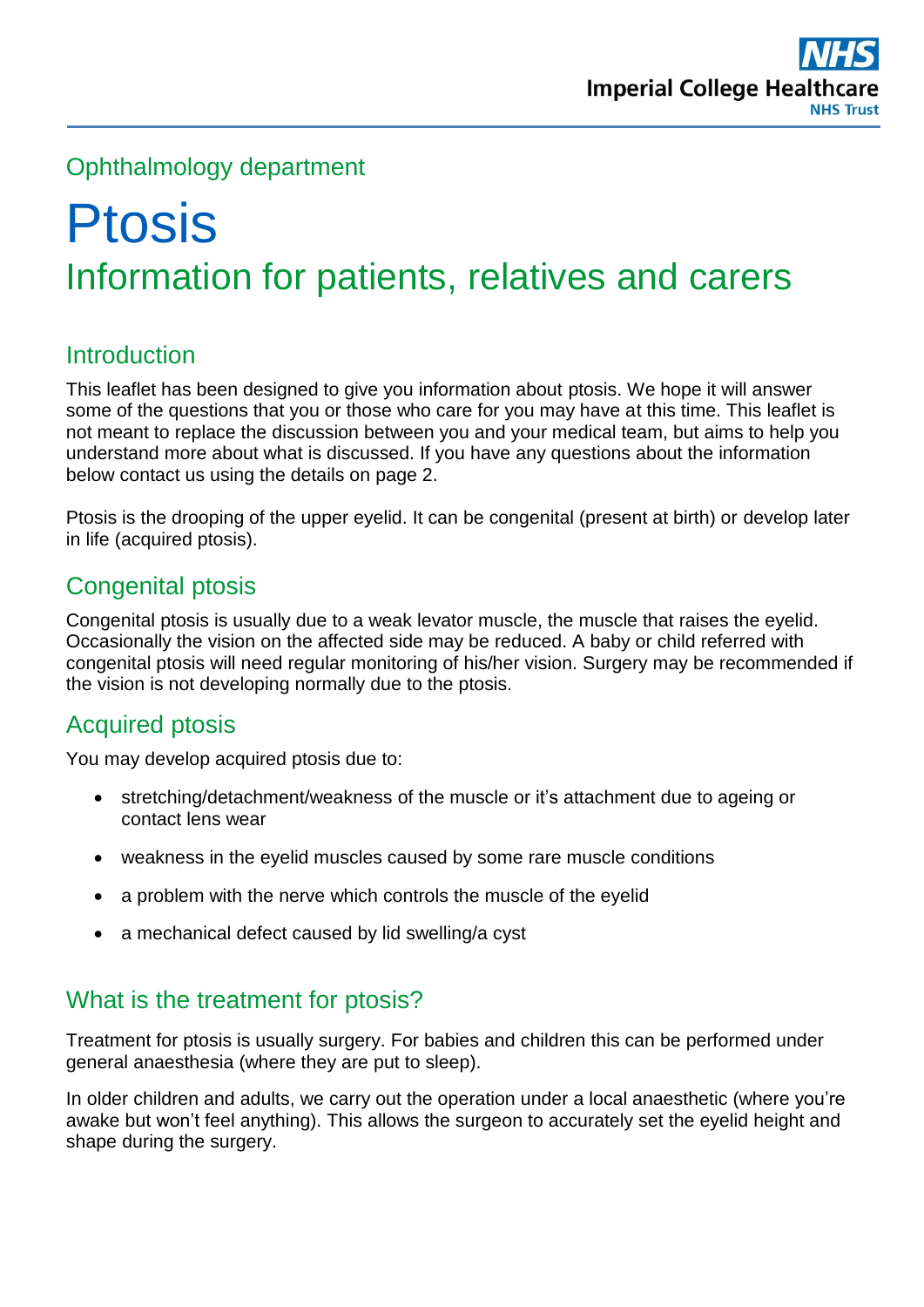If both eyes are affected by ptosis, the surgery is usually performed on both sides at the same time. The type of operation depends on the cause of the ptosis. Usually, it involves shortening or reattaching the levator muscle. Occasionally the lid is raised by suspending it from the brow muscle. The tissue used for this may be synthetic material or taken from the thigh.

## What are the possible complications?

This will depend on the type of ptosis. Generally 85-90 per cent of patients achieve a successful correction with the first operation. Some patients may have one of the following problems and choose to have further surgery:

- under correction (the lid remains low). Often the lid may rise in the weeks following surgery before the final position is reached
- overcorrection (the lid is too high). This may disappear spontaneously. It may be possible pull the lid down by the eyelashes in the early post-operative period
- contour mismatch (the shape or contour may not match the other eye)
- inability to close the eye completely or dry eye. This can occur in large ptosis corrections or where the muscle is not working normally. Daytime lubricant drops and nighttime eye ointment may be needed to keep the eye comfortable
- The lid does not follow the eye normally when looking down. This is more likely to occur in congenital cases

#### After surgery

Surgery is normally carried out on a day-case basis so you can go home the same day. You will go home with a pad over one eye, which you can remove the next morning. Try to sit up as much as possible and use ice-packs on the lid for the first 48 hours to reduce the swelling.

For babies and young children, eye pads are not used as they generally do not like them (and usually try to remove them) and blocking the vision is also not good. They will be reviewed before going home.

Avoid soaking the wound in the bath or in a swimming pool for at least two weeks. You can wash or shower as usual. Do not wear your contact lenses for at least two weeks. We will review you in clinic one to two weeks after the surgery. You will have a second appointment a few months later so we can more accurately assess the lid height.

## Contacting the hospital

If you have questions before your appointment, please contact the pre-assessment nurse on **020 3312 3230** between 09.00 and 17.00, Monday to Friday.

For further advice after your surgery, please contact Alex Cross ward on **020 3312 3327.** In an emergency please contact the Western Eye Hospital's emergency department on **020 3312 3245.**